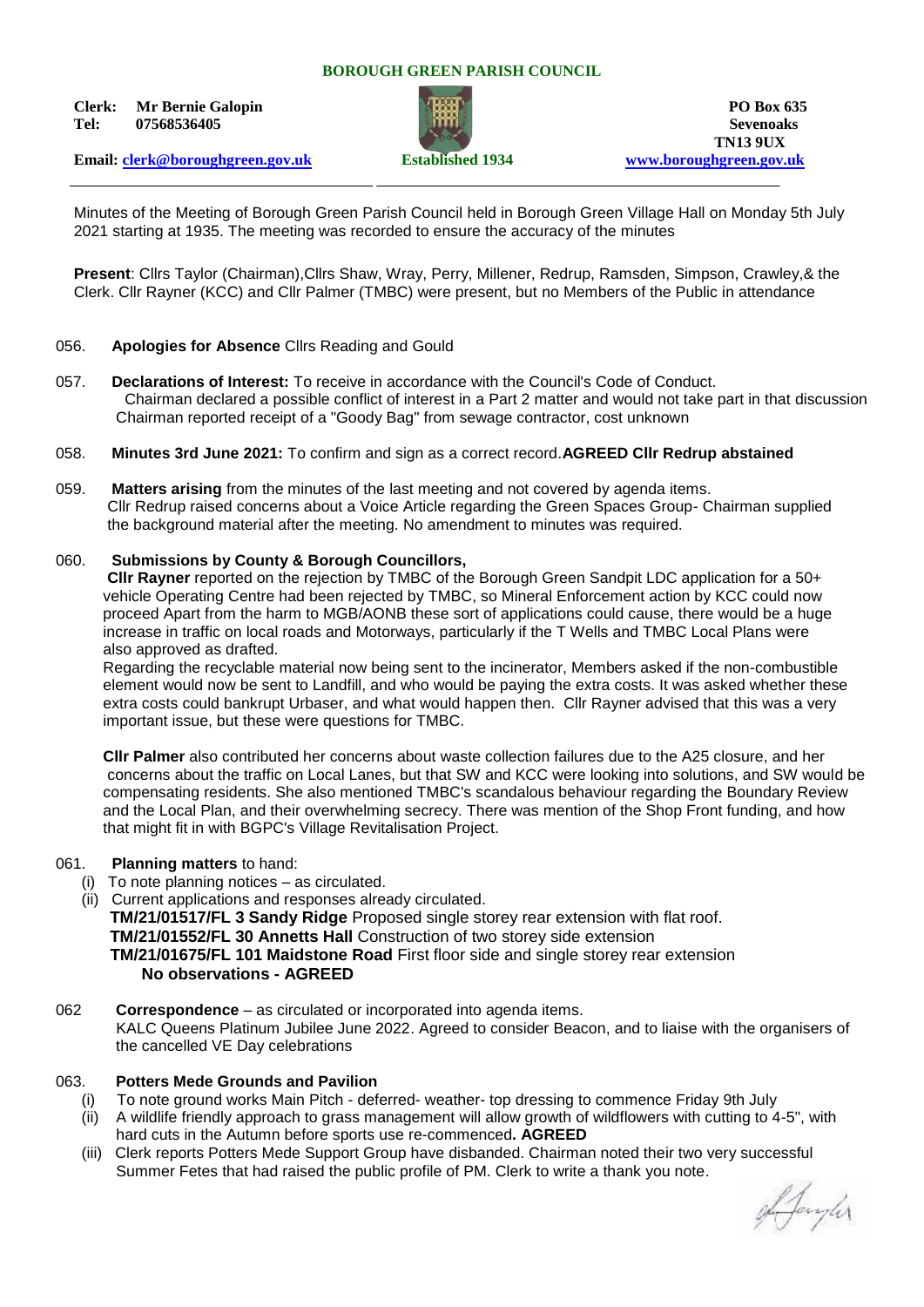## **Minutes 5th July 2021 Page 2**

## 064 **Recreation Ground:**

- (i) Rec footpath surfacing Snagging Clerk meeting contractor Tuesday
- (ii) Racist Graffiti on climbing frame. cleaned by Groundsman, reported to Wrotham School and Police
- (iii) Play Area Revamp progress report. Funding applications lodged. Chairman reported £21k in written pledges
- (iv) Pavilion upgrade in hand Nick Taylor to be asked to quote for paving veranda and steps
- (vi) Outdoor exercise class cost? Agreed in principle, Clerk to progress

## 065 **Village Enhancements:**

- (i) Cooper & Crest Land transfers. progressing
- (ii) A25 gateway legal challenge Part 2
- (iii) Update on Public Toilet, Staleys Acre and Crowhill transfers- TMBC report delays
- (iv) Harrison Rd to surgery gate , bench to be installed, dedicated to the Late Cllr David Evans- **AGREED**

## 066. **Financial Matters, Compliance & Risk**

- (i) Clerk's RFO Report noted
- (ii) May 2021 Standing Orders defer ratification
- (iii) Bank Reconciliations as at 30 June 2021 **Appendix 2** noted.
- (iv) Replacement (Electric) Van comparative lease costs Clerk reported early quotes at £505 pm but those extra costs would be offset by fuel savings, Chairman noted we should be setting an example as part of the Parish Council's Green Agenda and Climate Change Strategy Groundsman has investigated Gritter attachment and will be obtaining costs Cllr Crawley will seek costs for secure salt supplies and storage
- (v) To approve payments as listed **Appendix 1** Prop Chair, Sec Cllr Perry **AGREED**
- (vi) To Ratify BDB payment of offer £16k from Part 2 session Prop Cllr Crawley, Sec Cllr Simpson, Chair Abstained, Cllr Perry against . **AGREED**
- (vii) To note Lionesses donation of £200, donate to Lunch Club **AGREED**
- (ix) Village Revitalise Cllr Redrup and Clerk reported meeting with VH, discussion on new notice boards and carpark relining, new Disabled Bay and Fire Assembly Area - **Noted**
- (x) Memorial benches Bench at Harrison Rd commemorating Cllr David Evans agreed, Clerk to establish formal protocol for future bench installations

## 067 **Website Social Media,:**

 (i) BGPC Official Facebook page. Discussion about generating informative comment, and a robust response to inappropriate comments Members thanked Cllr Crawley and the Clerk for progress to date

## 068 **T&MBC Local Plan:**

- (i) To note Inspector's letter rejecting TMBC Local Plan, Chairman reported on PTAB meeting (Part 2)
- (ii) To note resignation TMBC Leader Nic Heslop

# 069 **Highways and Streetlighting:**

- (i) Sewage update- 300m reline and further investigation, updates on websites and BGPC Facebook page
- (ii) High St Closure to ratify PC public poll Cllr Rayner to progress with KCC
- (iii) To note changes to Waste Service, concerns about devastation of the Recycling Scheme
- (iv) AQ Monitor now live at Red Lion. Concerns raised about noise from AC unit TMBC EH to investigate

#### . 070 **Sandpits Quarries and Landfills:**

(i) BG Landfill Flytipping - Standards Complaint dismissal noted.

## 071 **Councillor's Reports** from outside bodies (max 3 mins) **None**

072 **KALC representatives** Cllrs Shaw & Taylor

## 073. **Future dates:**

- (i) Date of Next Meeting: **Monday 2nd August** Village Hall. Chairman reported discussions with VH Committee and agreement for permanent use of hall cost incorporated into Office Rent
- (ii) The Parish Office will not be open Parish Annual Meeting **Deferred.** At other times, appointments can be arranged to meet the Clerk, queries raised or ideas exchanged using the contact details above.
- 074. **Exclusion of Public and Press:** Pursuant to Section1(2) of the Public Bodies (Admission to Meetings) Act 1960 Chairman to move that the press and public be excluded from the remainder of the meeting during consideration of any item.

Matters discussed in Part 2 : A25 dispute, Lendon Rd,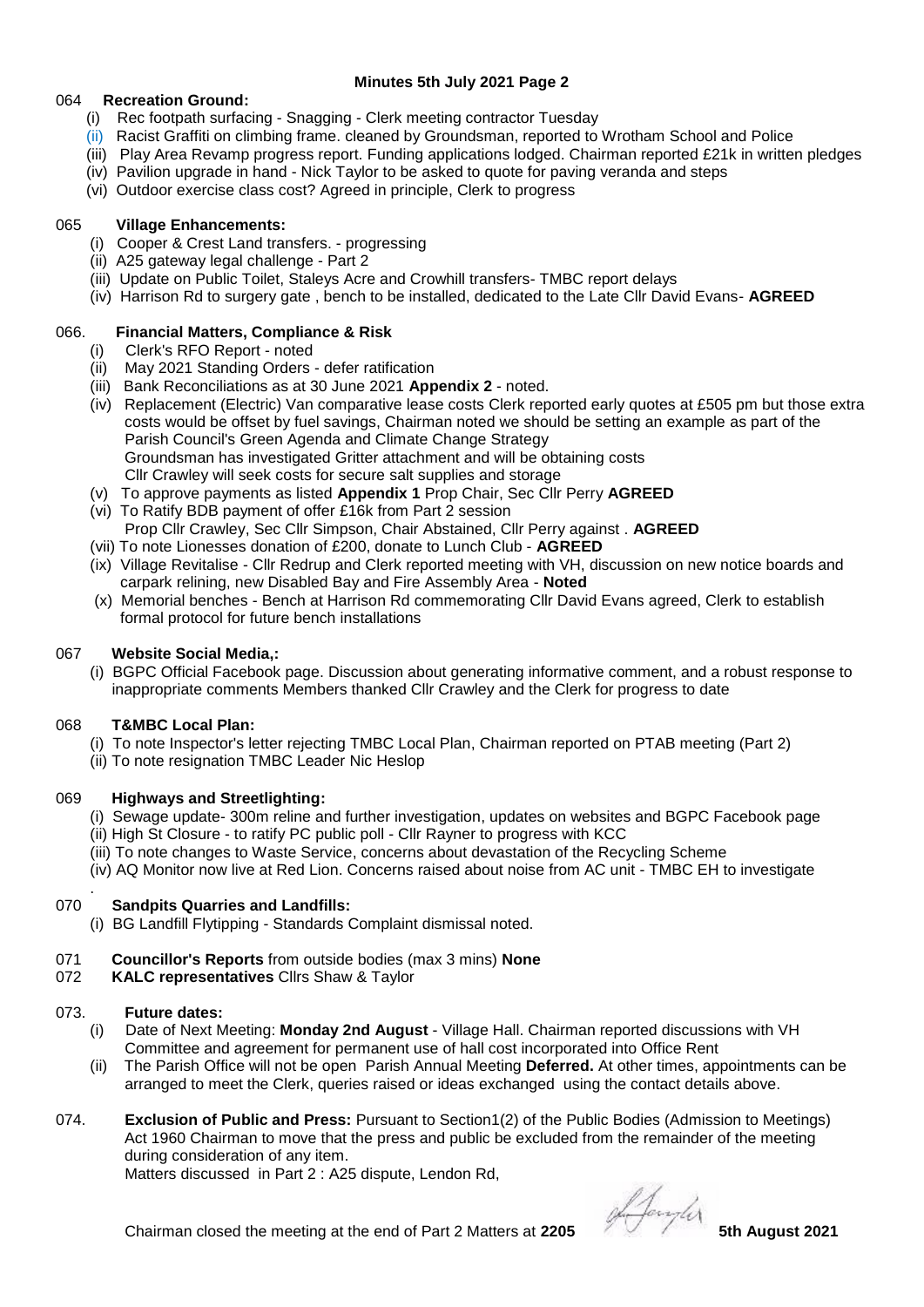| Payments Schedule Natwest A/C ***857 : July 2021       |           |
|--------------------------------------------------------|-----------|
|                                                        | £         |
| <b>Standard On-Line Payments</b>                       |           |
| <b>Staff Salaries</b>                                  | 4033.99   |
| <b>HMRC</b>                                            | 1772.8    |
| <b>KCC Pensions</b>                                    | 1013.78   |
| <b>Online Banking Payments</b>                         |           |
| Greenthumb, inv 181086 War Mem lawn                    | 22.5      |
| CJS Plants, inv 2687 Hanging Baskets                   | 3276      |
| Warners, inv 3004630 Legal                             | 2160      |
| Kent Garden Machinery, inv 95 Mower repair             | 515.18    |
| Information Commissioners Office annual registration   | 40        |
| Kent Aluminium, inv 13037 miscellaneous                | 25.07     |
| Barry Glew - Exps (fuel/screwfix materials)            | 114.36    |
| Donation - CAB Tonbridge                               | 100       |
| Abacus Playgrounds (TBC on completion) Rec Path refurb | 16,916.40 |
| Monthly Direct Debits                                  |           |
| Zen Internet                                           | 10.79     |
| Castle Water                                           | 40.32     |
| Bank Charges *                                         | 19.24     |
| ALD Van lease/hire                                     | 301.32    |
| E-On * streetlighting                                  | 452.98    |
| <b>TMBC Council Tax Rec Pavilion</b>                   | 57        |
| EDF Energy * Potters Mede                              | 338       |
| EDF Energy Rec                                         | 13        |
| Wex * Fuel                                             | 96.57     |
| Wex * Fuel                                             | 11.69     |
| * DD amounts may vary on a monthly basis               |           |
| <b>Total Payments</b>                                  | 31330.99  |
| Signatures cross checking payments                     |           |
| Mike Taylor<br><b>Scott Millener</b>                   |           |
|                                                        |           |

# **APPENDIX 2 BANK RECONCILIATIONS**

|                      | PO Box 635<br>Sevenoaks |            |                              |
|----------------------|-------------------------|------------|------------------------------|
| 84,946.00            | <b>TN13 9UX</b>         |            |                              |
|                      |                         |            |                              |
|                      |                         |            |                              |
|                      |                         |            |                              |
| <b>Details</b>       | Payment £               | Receipts £ | Balance £                    |
| <b>B/Fwd Balance</b> |                         |            | 84,964.00                    |
| <b>Bank Charges</b>  | 18.00                   |            | 84,946.00                    |
|                      |                         |            | Borough Green Parish Council |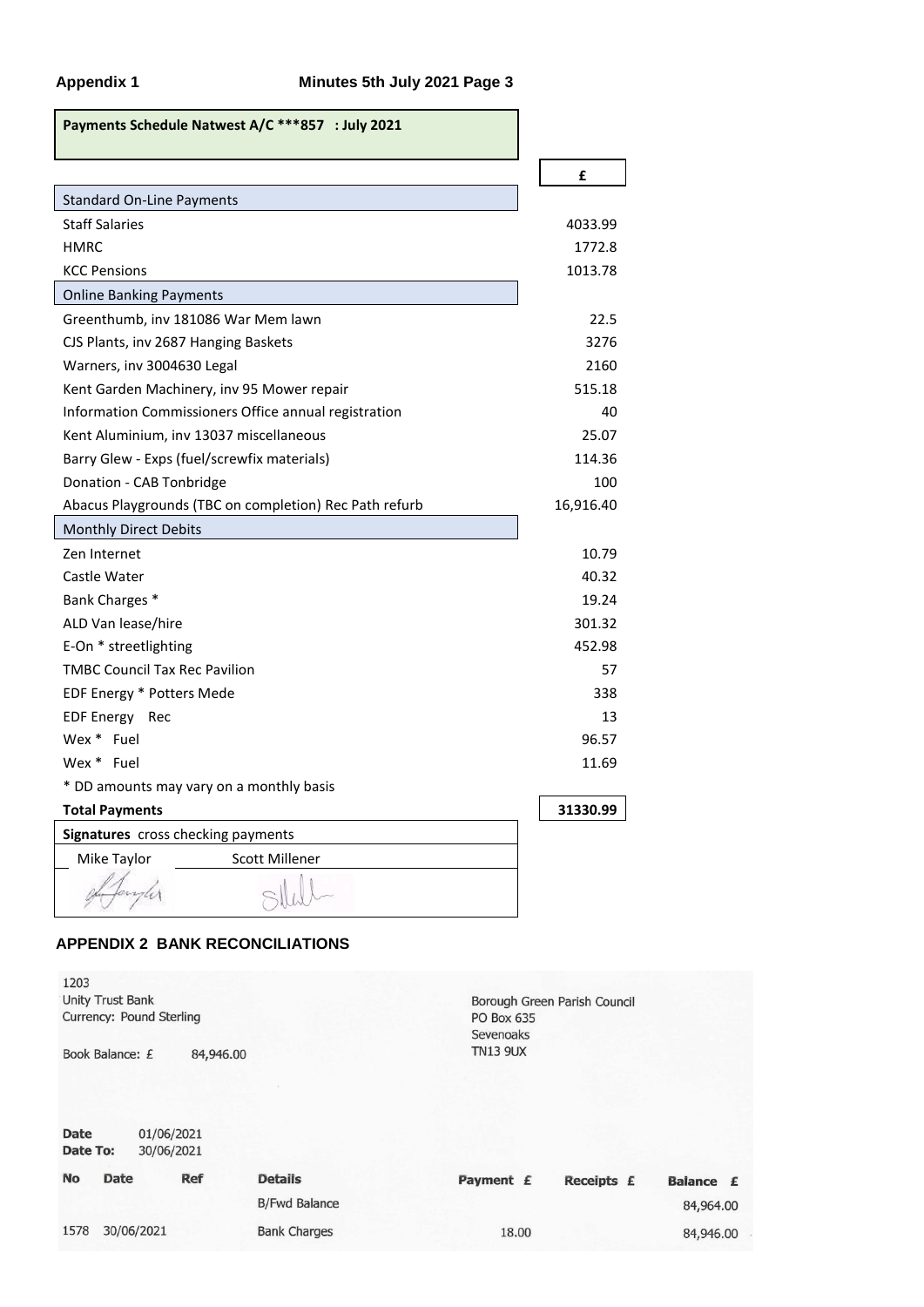| <b>Date: 03/07/2021</b>                 |                                         |            |                            | <b>Borough Green Parish Council</b>                               |                             | Page: 1   |
|-----------------------------------------|-----------------------------------------|------------|----------------------------|-------------------------------------------------------------------|-----------------------------|-----------|
| Time: 17:41:37                          |                                         |            | <b>Bank Reconciliation</b> |                                                                   |                             |           |
| <b>Bank Ref:</b><br><b>Bank Name:</b>   | 1200<br><b>Bank Current Account</b>     |            |                            | <b>Date To:</b><br><b>Statement Ref:</b>                          | 30/06/2021<br>1200 30-06-21 |           |
| Currency:                               | Pound Sterling                          |            |                            |                                                                   |                             |           |
| Balance as per cash book at 30/06/2021: |                                         |            |                            |                                                                   |                             | 100.00    |
| <b>Add: Unpresented Payments</b>        |                                         |            |                            |                                                                   |                             |           |
| <b>Tran No</b>                          | Date                                    | <b>Ref</b> | <b>Details</b>             |                                                                   | £                           |           |
|                                         |                                         |            |                            |                                                                   |                             | 0.00      |
| <b>Less: Outstanding Receipts</b>       |                                         |            |                            |                                                                   |                             |           |
| <b>Tran No</b>                          | <b>Date</b>                             | <b>Ref</b> | <b>Details</b>             |                                                                   | £                           |           |
|                                         |                                         |            |                            |                                                                   |                             | 0.00      |
| <b>Reconciled balance:</b>              |                                         |            |                            |                                                                   |                             | 100.00    |
| <b>Balance as per statement:</b>        |                                         |            |                            |                                                                   |                             | 100.00    |
| Difference:                             |                                         |            |                            |                                                                   |                             | 0.00      |
|                                         |                                         |            |                            |                                                                   |                             |           |
| Date: 03/07/2021<br>Time: 17:59:57      |                                         |            |                            | <b>Borough Green Parish Council</b><br><b>Bank Reconciliation</b> |                             | Page:     |
| <b>Bank Ref:</b>                        | 1203                                    |            |                            | Date To:                                                          | 30/06/2021                  |           |
| <b>Bank Name:</b>                       | <b>Unity Trust Bank</b>                 |            |                            | <b>Statement Ref:</b>                                             | 1203 2021 30-06-21          |           |
| <b>Currency:</b>                        | Pound Sterling                          |            |                            |                                                                   |                             |           |
|                                         | Balance as per cash book at 30/06/2021: |            |                            |                                                                   |                             | 84,946.00 |
|                                         | <b>Add: Unpresented Payments</b>        |            |                            |                                                                   |                             |           |
| <b>Tran No</b>                          | Date                                    | Ref        | <b>Details</b>             |                                                                   | £                           |           |
|                                         |                                         |            |                            |                                                                   |                             | 0.00      |
| <b>Less: Outstanding Receipts</b>       |                                         |            |                            |                                                                   |                             |           |
| <b>Tran No</b>                          | <b>Date</b>                             | <b>Ref</b> | <b>Details</b>             |                                                                   | £                           |           |
|                                         |                                         |            |                            |                                                                   |                             | 0.00      |
| <b>Reconciled balance:</b>              |                                         |            |                            |                                                                   |                             | 84,946.00 |
| <b>Balance as per statement:</b>        |                                         |            |                            |                                                                   |                             |           |
|                                         |                                         |            |                            |                                                                   |                             | 84,946.00 |

┚